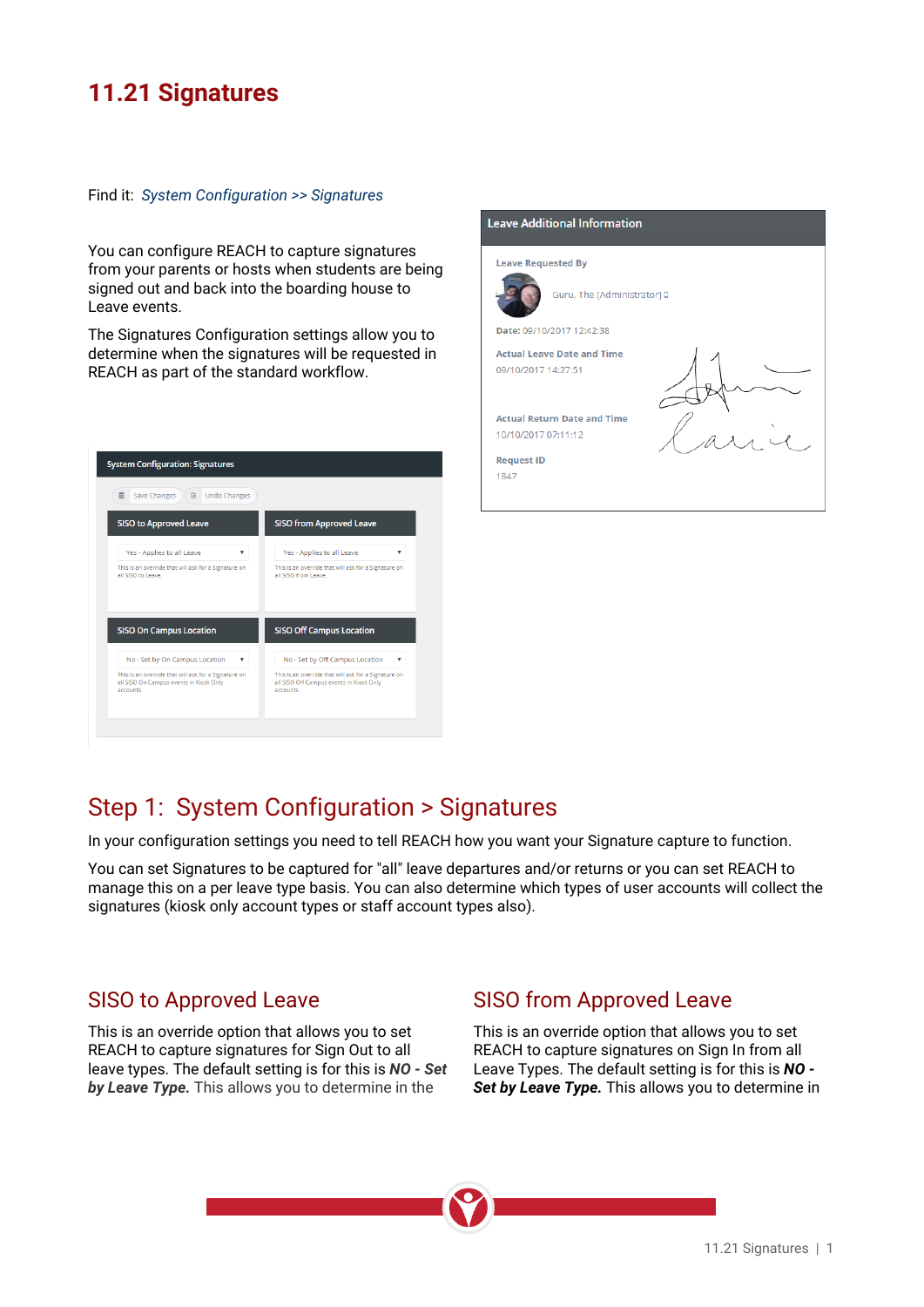Leave Type Settings whether an individual Leave Type requires a signature for SISO.

This is an override option that allows you to set REACH to capture signatures for SISO to all On Campus Locations. The default setting is for this is *NO - Set by Location.* This allows you to determine in the Location Settings whether an individual Location requires a student or staff signature for SISO.

the Leave Type Settings whether an individual Leave Type requires a signature for SISO.

## SISO on Campus Location SISO off Campus Location

This is an override option that allows you to set REACH to capture signatures for SISO to all Off Campus Locations. The default setting is for this is *NO - Set by Location.* This allows you to determine in the Location Settings whether an individual Location requires a student or staff signature for SISO.

## Step 2: Setting Leave Types to capture Signatures

When you nominate in your System Configuration > Signatures setting for REACH to capture signatures based on leave type you then need to nominate with each individual leave type whether signatures are to be captured.

\This is done in the Leave Type configuration setting (System Config > Leave Types > General Settings) for each Leave Type.

| <b>Delete</b><br>龠<br>Cancel<br>Save<br>General<br>Actors<br>Cut Offs<br>Restrictions<br>Transport Types<br>Quotas<br>Overnight<br>This is the name of the Leave Type that everyone will see<br>Note Required?<br><b>No</b><br>When submitting leave, do you require the person to provide notes with this Leave Type?<br>Late Meal Available?<br><b>No</b><br>Should we show the Late Meal option to the person submitting this Leave Type?<br>Require a Signature when SISO'ing to a Leave of this Type?<br>Yes<br>Requires System Config -> Signatures -> SISO to Approved Leave -> Yes in order to use this value.<br>Require a Signature when SISO'ing from a Leave of this Type?<br>Yes<br>Requires System Config -> Signatures -> SISO from Approved Leave -> Yes in order to use this value. | <b><math>\clubsuit</math> Leave Type Details - Overnight</b> |  |
|------------------------------------------------------------------------------------------------------------------------------------------------------------------------------------------------------------------------------------------------------------------------------------------------------------------------------------------------------------------------------------------------------------------------------------------------------------------------------------------------------------------------------------------------------------------------------------------------------------------------------------------------------------------------------------------------------------------------------------------------------------------------------------------------------|--------------------------------------------------------------|--|
|                                                                                                                                                                                                                                                                                                                                                                                                                                                                                                                                                                                                                                                                                                                                                                                                      |                                                              |  |
|                                                                                                                                                                                                                                                                                                                                                                                                                                                                                                                                                                                                                                                                                                                                                                                                      |                                                              |  |
|                                                                                                                                                                                                                                                                                                                                                                                                                                                                                                                                                                                                                                                                                                                                                                                                      |                                                              |  |
|                                                                                                                                                                                                                                                                                                                                                                                                                                                                                                                                                                                                                                                                                                                                                                                                      |                                                              |  |
|                                                                                                                                                                                                                                                                                                                                                                                                                                                                                                                                                                                                                                                                                                                                                                                                      |                                                              |  |
|                                                                                                                                                                                                                                                                                                                                                                                                                                                                                                                                                                                                                                                                                                                                                                                                      |                                                              |  |
|                                                                                                                                                                                                                                                                                                                                                                                                                                                                                                                                                                                                                                                                                                                                                                                                      |                                                              |  |
|                                                                                                                                                                                                                                                                                                                                                                                                                                                                                                                                                                                                                                                                                                                                                                                                      |                                                              |  |
|                                                                                                                                                                                                                                                                                                                                                                                                                                                                                                                                                                                                                                                                                                                                                                                                      |                                                              |  |
|                                                                                                                                                                                                                                                                                                                                                                                                                                                                                                                                                                                                                                                                                                                                                                                                      |                                                              |  |
|                                                                                                                                                                                                                                                                                                                                                                                                                                                                                                                                                                                                                                                                                                                                                                                                      |                                                              |  |
|                                                                                                                                                                                                                                                                                                                                                                                                                                                                                                                                                                                                                                                                                                                                                                                                      |                                                              |  |
|                                                                                                                                                                                                                                                                                                                                                                                                                                                                                                                                                                                                                                                                                                                                                                                                      |                                                              |  |
|                                                                                                                                                                                                                                                                                                                                                                                                                                                                                                                                                                                                                                                                                                                                                                                                      |                                                              |  |
|                                                                                                                                                                                                                                                                                                                                                                                                                                                                                                                                                                                                                                                                                                                                                                                                      |                                                              |  |
|                                                                                                                                                                                                                                                                                                                                                                                                                                                                                                                                                                                                                                                                                                                                                                                                      |                                                              |  |
|                                                                                                                                                                                                                                                                                                                                                                                                                                                                                                                                                                                                                                                                                                                                                                                                      |                                                              |  |